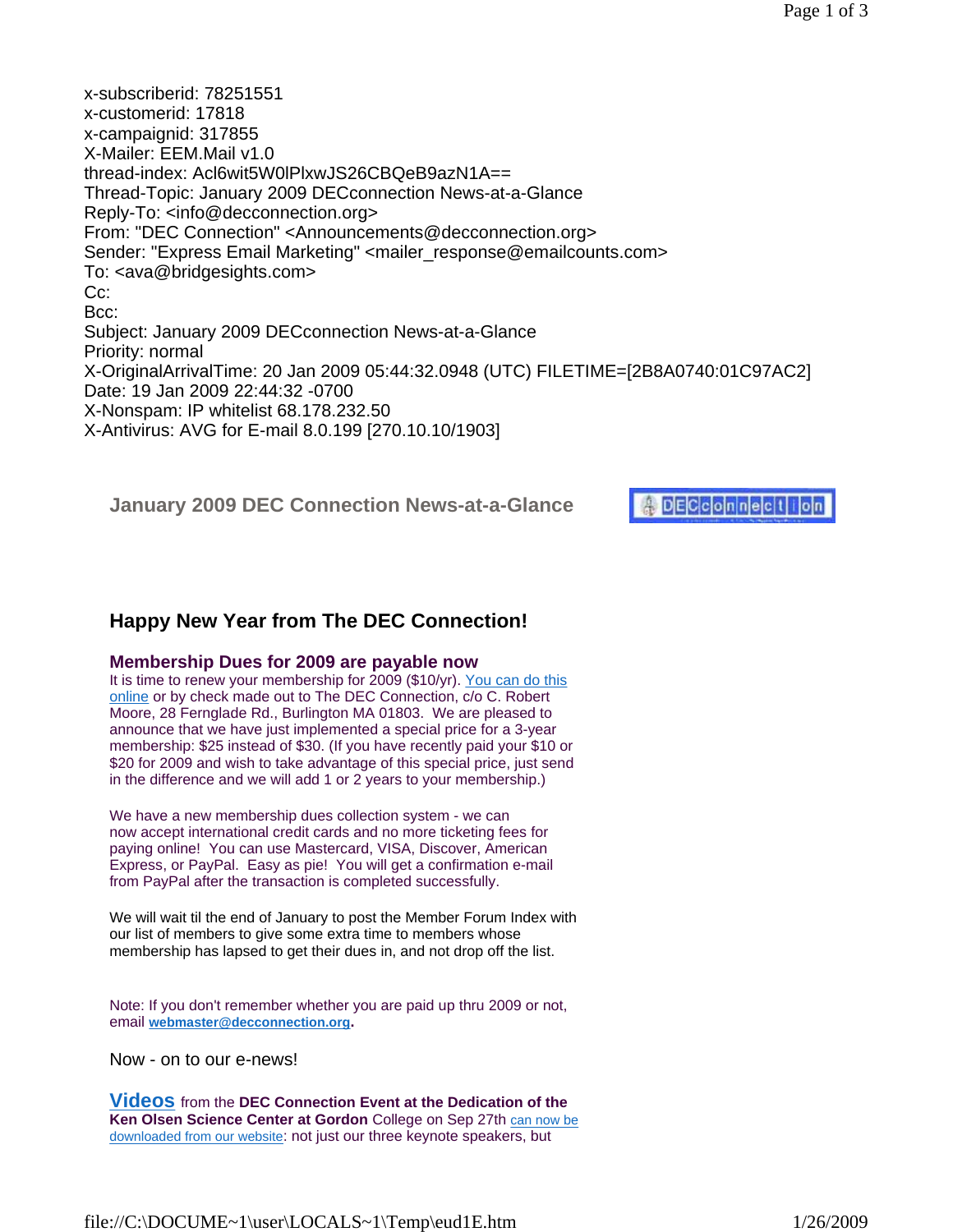**Gordon College is finalizing their Digital Loggia of Technology Kiosk** - seeking stories of your Ken Olsen and Digital experiences - just upload a word or text doc, photo(s) or whatever using the link on this

page - please do participate! http://www.decvirtualreunion.com/

Meet our new member Reinhard Heuberger from Munich, Germany (photo at right) - a guy with the fastest  $\overrightarrow{PDP}$ -11s in the world! Watch him soup them up on his YouTube videos. Send him a note by answering his post in the Member Forum.

While we do wish you a happy healthy 2009, not all things were so in 2008. We lost several ex-Digital employees, including our member Penny Smith, former controller Al Bertocchi, and Irwin "Jake" Jacobs, who ran our COEM business for many years. They will be missed and our prayers go out to their families. We do keep a memorial page, and some of you have sent in sad news when you hear it; please continue to do so, so that other former co-workers can be aware and help to honor their memories.

**EVENTS for 2009** - Chapters in FL and NH are planning social gettogethers for Feb and Spring, as this goes to e-press. **Check the FL** page - I'd like your input before 31 Jan on proposed after-work social in Boca Raton.

Our Board is considering running a networking/workshop event in 2009 that focuses on helping each other through the difficult economic times we are facing - job fair, resume writing, speakers, exchange of services, help a charity, etc. Please email your ideas to info@decconnection.org



Welcome to our new members since last issue: Susan Almeida, Greg Bassett (Switzerland), Carol Galvin, Emma del Real, Reinhard Heuberger (Germany), Warren Sander, David B. White.

Re-welcome to our renewing (R) members: Ruth Armknecht, Ned Berube, Diane Carr, Betty Connor, Julia Corenzwit, Barb Davis, Jen Desrosiers, Bill Donahue, John Elms, Colleen Goleman, Florence Goureghian, Alan Keiran, Marie Mangus, Vicki Meagher, Aline Migrants, Jack Mileski, Pat Pasquale, Marguerite Paul, Gary Piel, Mike Raczkowski, Barbara Reichert, Joan Ross, Charles Savage (Germany), Bill Seaver, Joe Supple.

Great to have you all aboard!

#### **New Feature - Promotions, New Job announcements - Members, send us your newsbite and we'll include it here. Just write** webmaster@decconnection.org**.**

**New Chapters** - looking for members in TX, NC and AZ webmaster@decconnection.org. Our President Bob Moore visited several DECconnection members in Phoenix AZ over the holidays, and would like to share the photo of an AZ-style holiday tree made of tumbleweeds (at right).